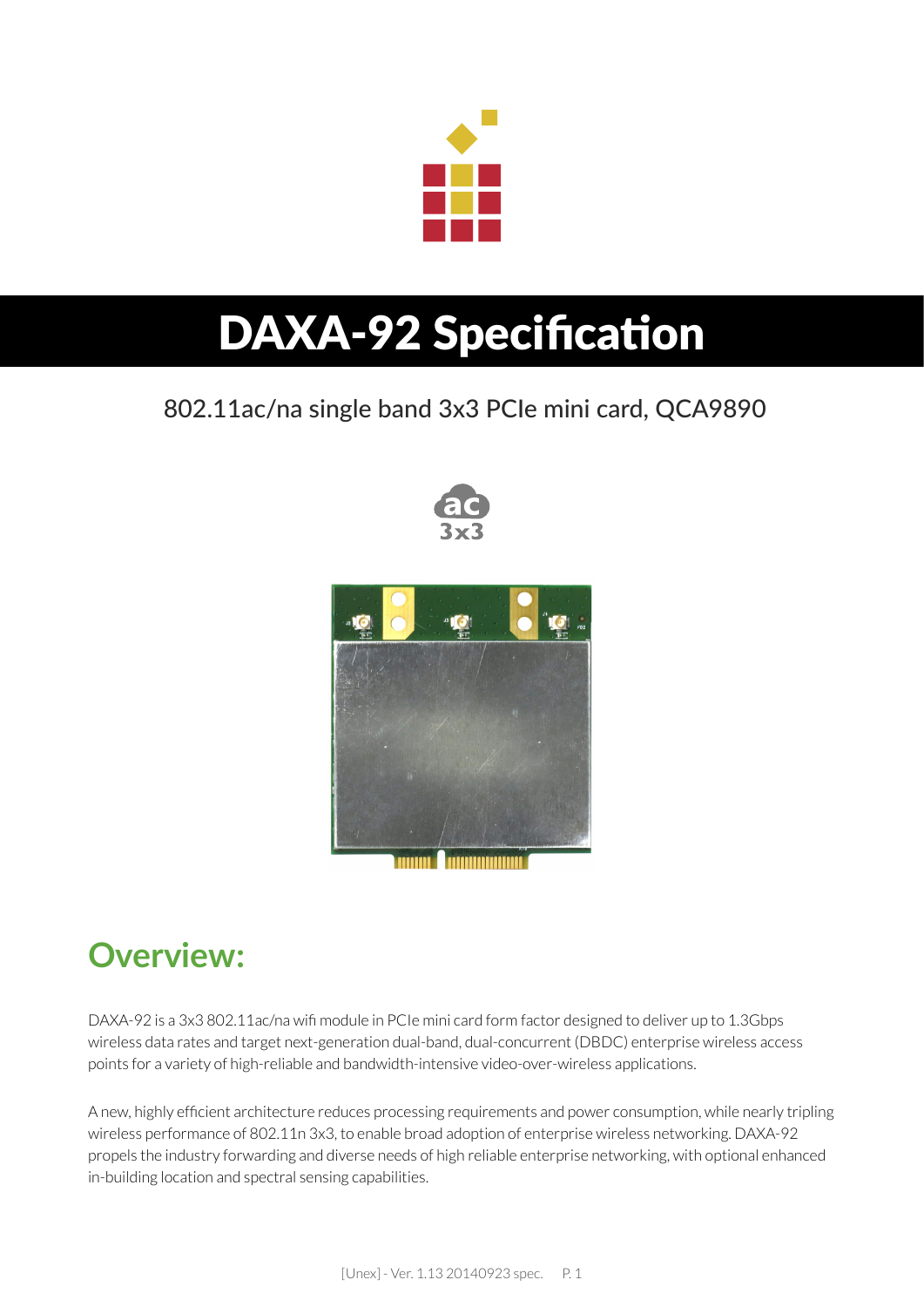#### **Key Features:**

» Extra Rx filter provides the excellent radio rejection against the interfering signal from the 2nd WiFi module on con-current 2.4 & 5GHz (dual band dual con-current, DBDC) application to dramatically improve the data throughput/ range performance.



One DAXA-92 and one 2.4GHz wifi module can work simultaneously (dual band dual con-current, DBDC) in the same platform under different frequency band, DAXA-92 in 5GHz and the other WiFi module in 2.4GHz, without Rx sensitivity degradation.

- » Supports 20/40/80MHz channel and 256 QAM to maximize bandwidth efficiency.
- » Single band 802.11ac/na supports 3Tx/3Rx to enables antenna port data rate up to 1.3Gbps.
- » 50 x 50. 8 mm full PCIe mini card form factor with standard screw mounting hole to firmly embed onto main board.
- » Three U.FL antenna connectors enable design flexibility to utilize different transmit/receive chains to communicate with different users.
- » REACH SVHC 73 (2011/12/19) and RoHS compliance ensure a high level protection of human health and the environment from risks that can be posed by chemicals.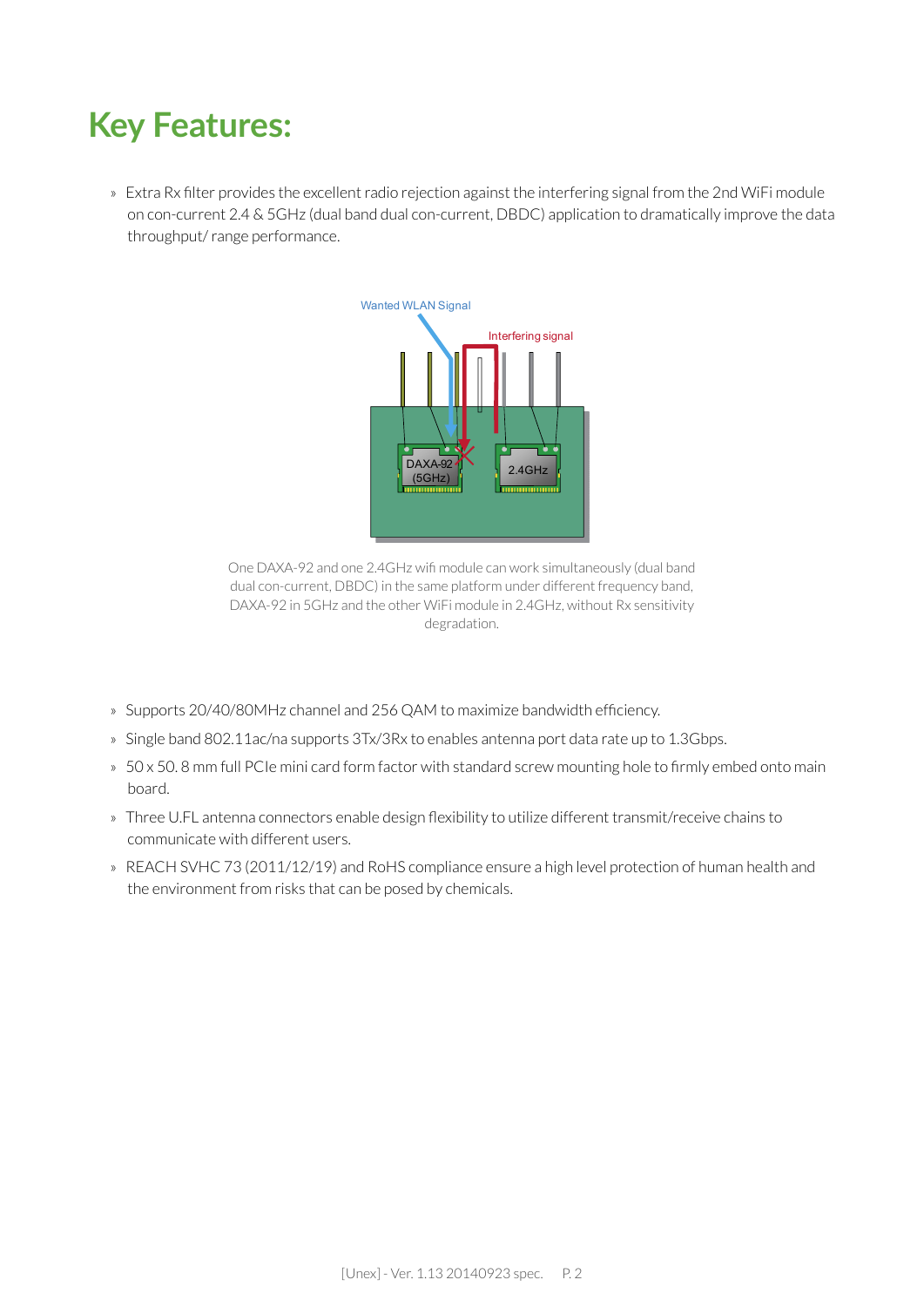### **Block Diagram**



#### **Mechanical Outline**

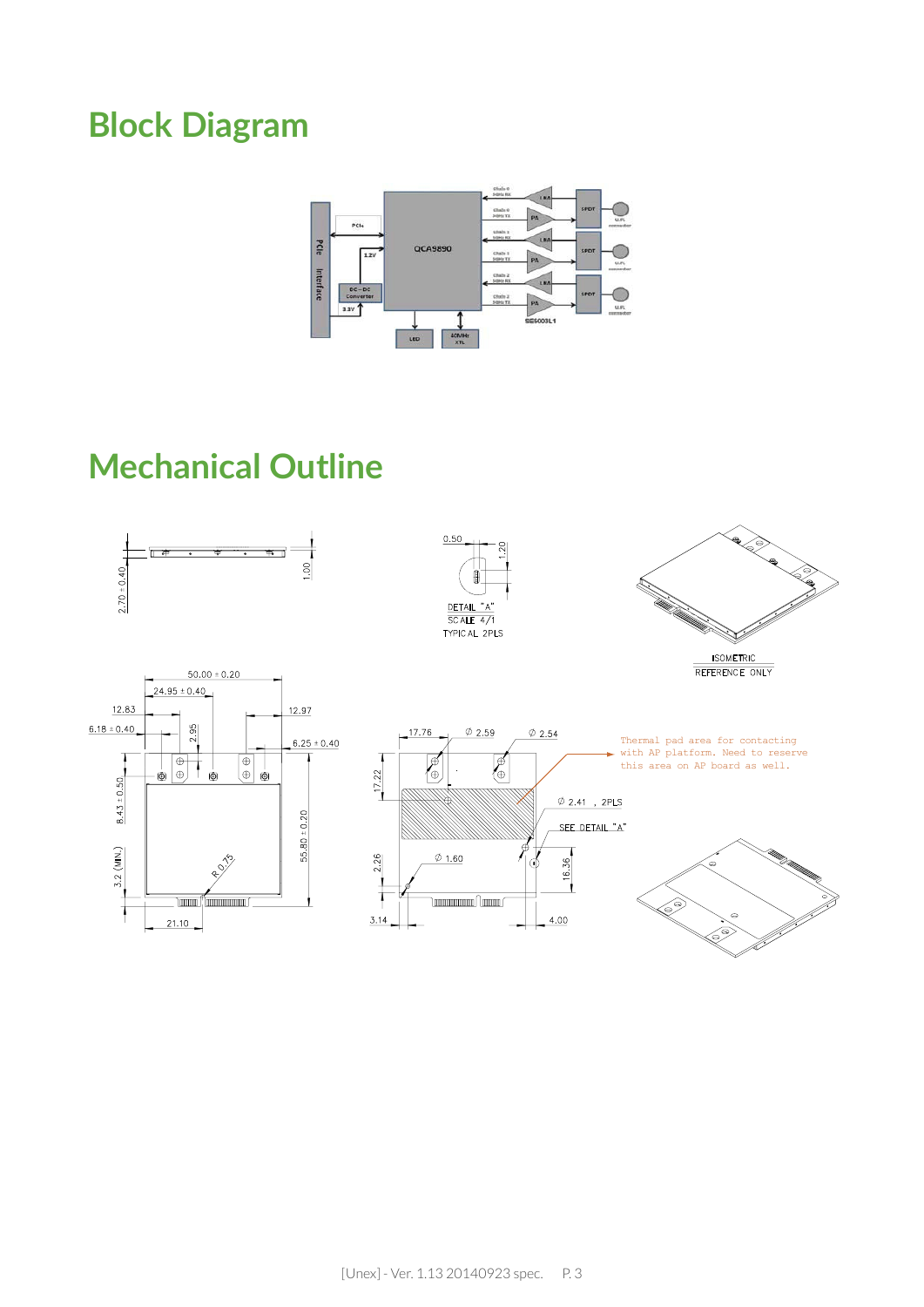### **Pin Denifition:**

| Pin No.                                         | Pin Name           | <b>Direction</b>                           | Description                                    |
|-------------------------------------------------|--------------------|--------------------------------------------|------------------------------------------------|
| 4, 9, 15, 18, 21, 26, 27, 29, 34,<br>35, 40, 50 | <b>GND</b>         | $\overline{a}$                             | Ground                                         |
| 43                                              | RESERVED           | $---$                                      | Ground                                         |
| 37                                              | <b>RESERVED</b>    |                                            | No connection                                  |
| 39,41                                           | <b>RESERVED</b>    | $- - -$                                    | 3.3V                                           |
| 49,51                                           | RESERVED           | $\overline{\phantom{a}}$                   | Reserved for 3.3V                              |
| $\ensuremath{\mathsf{3}}$                       | <b>RESERVED</b>    | 1/O                                        | Reserved for QCA GPIO                          |
| 47                                              | RESERVED           | 1/O                                        | Reserved for QCA smart antenna control (GPIO2) |
| 45                                              | <b>RESERVED</b>    | 1/O                                        | Reserved for QCA smart antenna control (GPIO2) |
| 5                                               | RESERVED           | 1/O                                        | Reserved for QCA smart antenna control (GPIO2) |
| 8, 10, 12, 14, 16, 17, 19                       | NC                 |                                            | No connection                                  |
| 33                                              | <b>PETPO</b>       | Analog input signal                        | Differential receive                           |
| 31                                              | PETNO              | Analog input signal                        | Differential receive                           |
| 25                                              | <b>PERPO</b>       | Analog input signal                        | Differential transmit                          |
| 23                                              | PERNO              | Analog input signal                        | Differential transmit                          |
| 13                                              | REFCLK+            | Analog input signal                        | Differential reference clock (100MHz)          |
| 11                                              | REFCLK-            | Analog input signal                        | Differential reference clock (100MHz)          |
| 20                                              | WLAN_<br>DISABLE_L | 1/O                                        | Reserved for QCA GPIO0                         |
| $\overline{\phantom{a}}$                        | CLKREQ_L           | A digital output signal<br>with open drain | Reference clock request, open drain            |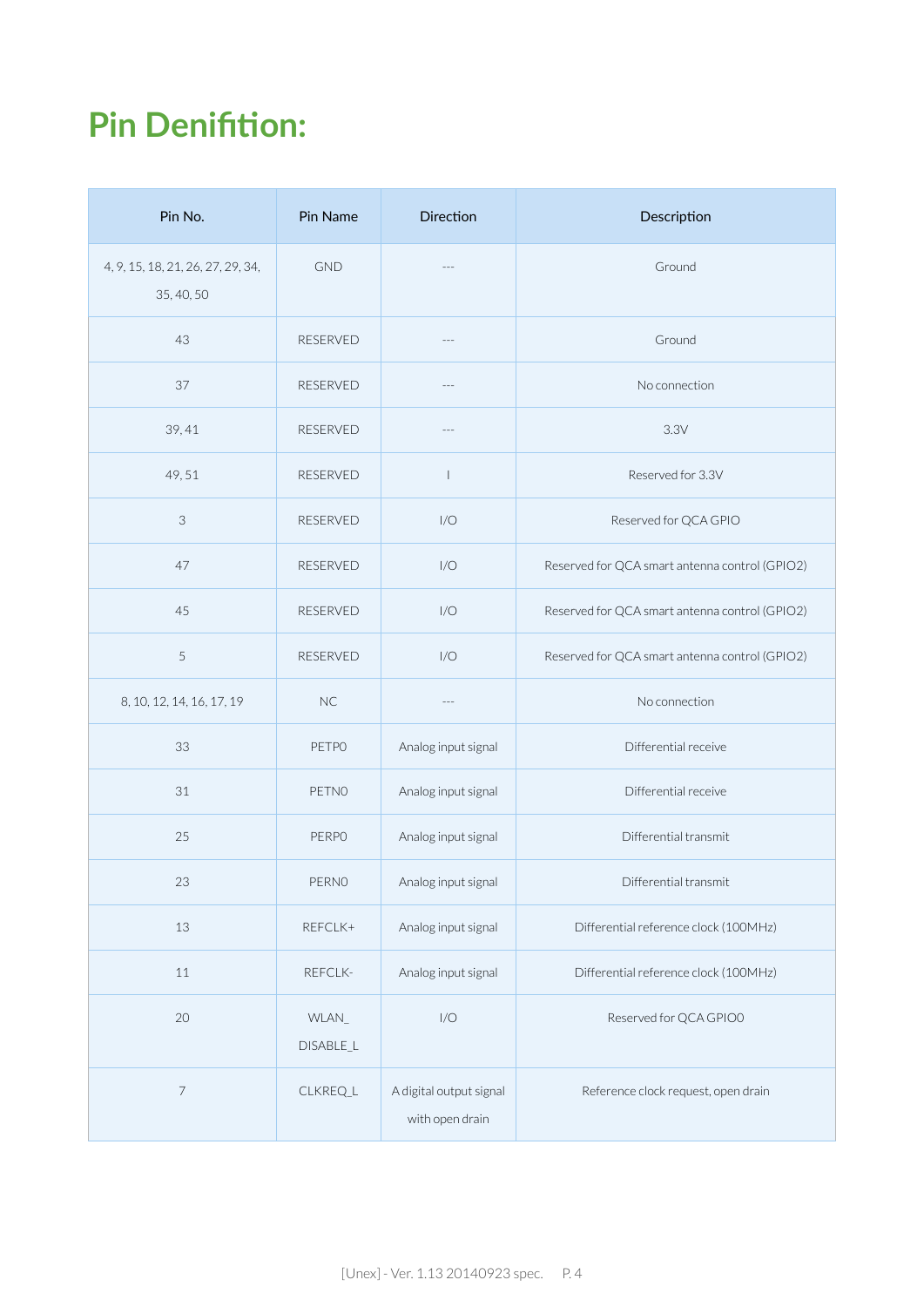| Pin No.      | Pin Name      | <b>Direction</b>                                                                                    | Description                                                                                      |
|--------------|---------------|-----------------------------------------------------------------------------------------------------|--------------------------------------------------------------------------------------------------|
| 22           | PERST_L       | Input siganls with weak<br>internal pul-down, to<br>prevent siganls from<br>floating when left open | PCI Express reset with weak pull down                                                            |
| $\mathbf{1}$ | <b>WAKE_L</b> | A digital output signal<br>with open drain                                                          | Reserved for 3.3V or WAKE2_L (Request to service a<br>fuction-initisted wake event, open drain). |
| 32           | SMB_DATA      |                                                                                                     | No connection                                                                                    |
| 30           | SMB_CLK       |                                                                                                     | No connection                                                                                    |
| 46           | LED_WPAN_L    | $\circ$                                                                                             | No connection                                                                                    |
| 44           | LED_WLAN_L    | $\bigcirc$                                                                                          | Reserved for QCA GPIO1                                                                           |
| 42           | LEN_VWVAN_L   |                                                                                                     | No connection                                                                                    |
| 38           | $USB_D+$      | 1/O                                                                                                 | $USB_D+$                                                                                         |
| 36           | USB_D-        | 1/O                                                                                                 | USB_D-                                                                                           |
| 6, 28, 48    | 1.5V          |                                                                                                     | No connection                                                                                    |
| 2,52         | 3.3V          |                                                                                                     | 3.3V                                                                                             |
| 24           | 3.3VAUX       |                                                                                                     | Reserved for 3.3V                                                                                |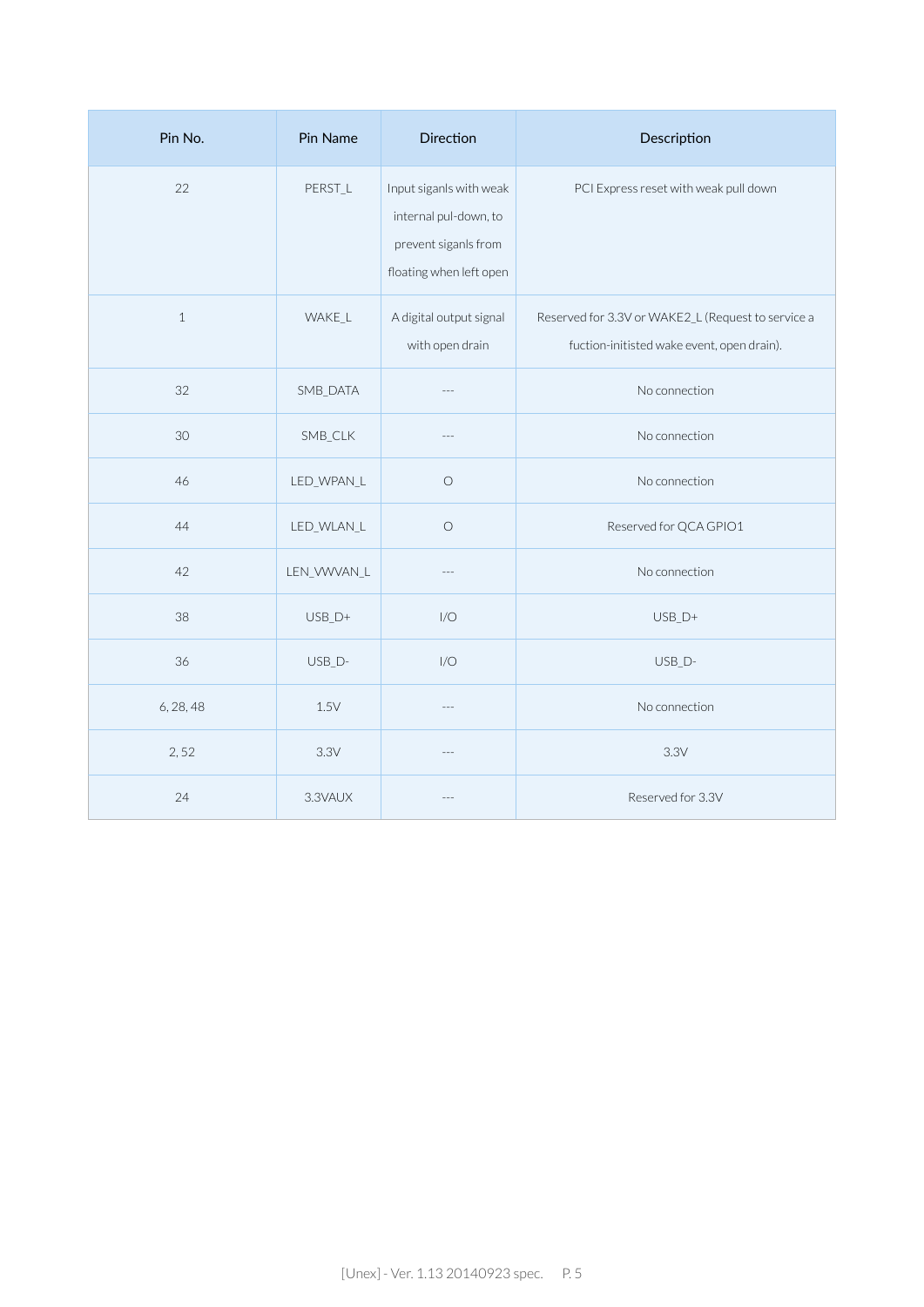### **Specifications:**

| Main Chipset            | <b>QCA9890</b>                                                                                                                                                                    |
|-------------------------|-----------------------------------------------------------------------------------------------------------------------------------------------------------------------------------|
| Tx/Rx                   | 3T3R                                                                                                                                                                              |
| Standard<br>Conformance | 802.11ac, 802.11na, and 802.11a                                                                                                                                                   |
| <b>Frequency Range</b>  | » USA: 5.15 - 5.35GHz, 5.47 - 5.725GHz, 5.725 - 5.825GHz<br>» Europe: 5.15 - 5.35GHz, 5.47 - 5.725GHz<br>» Japan: 5.15 - 5.35 GHz, 5.47 - 5.725 GHz<br>» China: 5.725 - 5.85GHz   |
| Interface               | PCI Express ® mini-card rev. 1.2                                                                                                                                                  |
| Operating<br>Channels   | » USA/Canada: 12 non-overlapping channels<br>» Major Europe Countries: 19 non-overlapping channels<br>» Japan: 19 non-overlapping channels<br>» China: 5 non-overlapping channels |
| Operation<br>Voltage    | $3.3V \pm 5\%$                                                                                                                                                                    |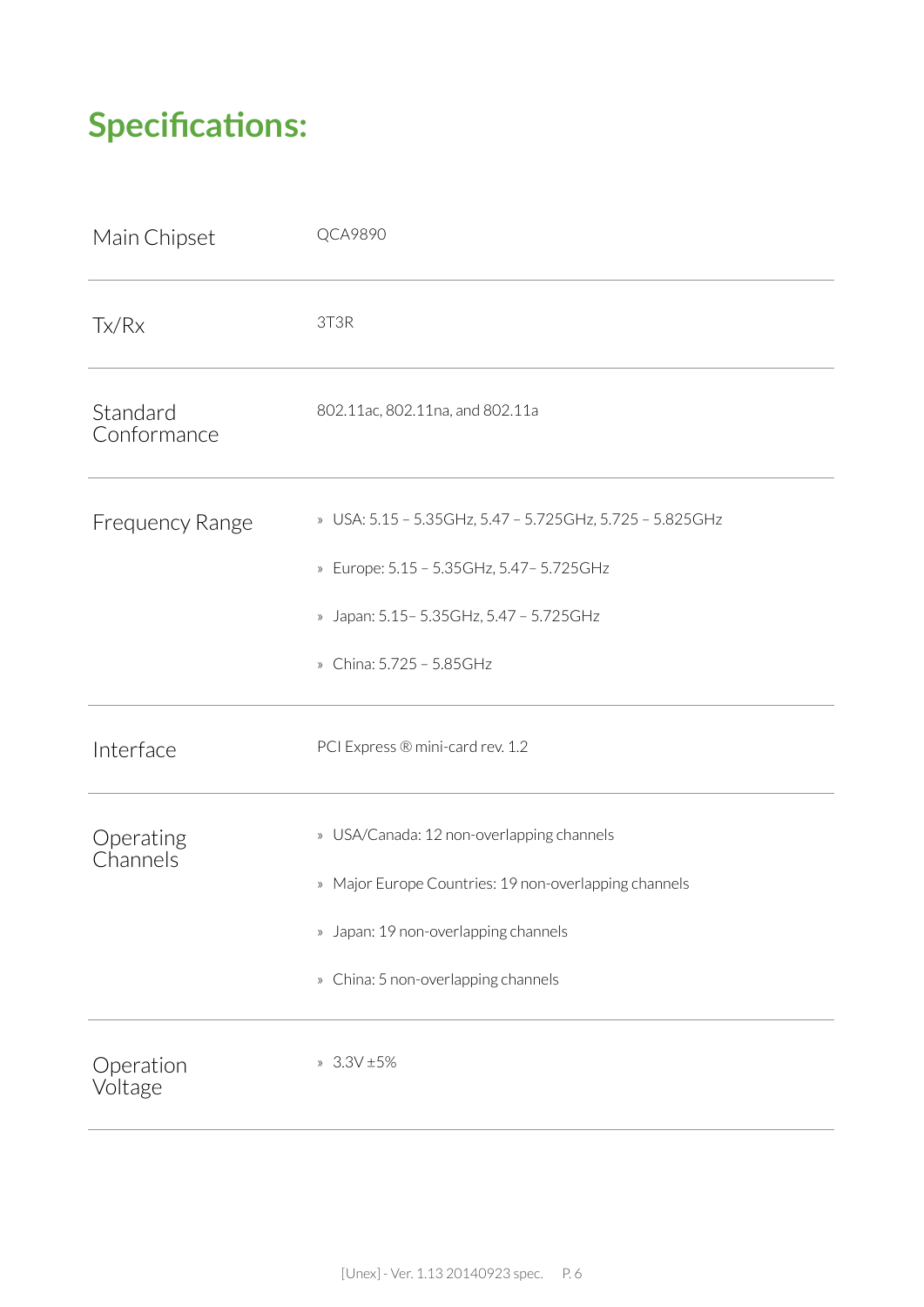| Power                                                           |                                          | Average (mA) |
|-----------------------------------------------------------------|------------------------------------------|--------------|
| Consumption<br>(typical level,<br>with $\pm$ 50mA<br>tolerance) | 11a continue Tx @ 6M 3Tx 20dBm           | 1060         |
|                                                                 | 11a continue Tx @ 54M 3Tx 18dBm          | 880          |
|                                                                 | 11ac continue Tx @ VHT20 MCS0 NSS3 20dBm | 1030         |
|                                                                 | 11ac continue Tx @ VHT40 MCS0 NSS3 20dBm | 960          |
|                                                                 | 11ac continue Tx @ VHT80 MCS0 NSS3 20dBm | 940          |
|                                                                 | 11ac continue Tx @ VHT20 MCS9 NSS3 15dBm | 680          |
|                                                                 | 11ac continue Tx @ VHT40 MCS9 NSS3 14dBm | 650          |
|                                                                 | 11ac continue Tx @ VHT80 MCS9 NSS3 14dBm | 660          |
|                                                                 | Idle                                     | 60           |
|                                                                 | Standby                                  | 260          |
|                                                                 |                                          |              |

Average Tx Power (typical power level per chain, with  $\pm$  2dB tolerance)

IEEE 802.11 a/na/ac

| 20MHz BW<br>$\mathcal{V}$ |    |    |                                             |
|---------------------------|----|----|---------------------------------------------|
|                           |    |    | CH36 ~ 48 MHz CH52 ~ 64 MHz CH100 ~ 165 MHz |
| 6Mbps                     | 20 | 20 | 20                                          |
| 9Mbps                     | 20 | 20 | 20                                          |
| 12Mbps                    | 20 | 20 | 20                                          |
| 18Mbps                    | 20 | 20 | 20                                          |
| 24Mbps                    | 20 | 20 | 20                                          |
| 36Mbps                    | 20 | 20 | 20                                          |
| 48Mbps                    | 20 | 20 | 20                                          |
| 54Mbps                    | 18 | 18 | 18                                          |
| HT20 MCS0                 | 20 | 20 | 20                                          |
| HT20 MCS1                 | 20 | 20 | 20                                          |
| HT20 MCS2                 | 20 | 20 | 20                                          |
| HT20 MCS3                 | 20 | 20 | 20                                          |
| HT20 MCS4                 | 20 | 20 | 20                                          |
| HT20 MCS5                 | 20 | 20 | 20                                          |
| HT20 MCS6                 | 20 | 20 | 20                                          |
| HT20 MCS7                 | 18 | 18 | 18                                          |
| VHT20 MCS8                | 16 | 16 | 16                                          |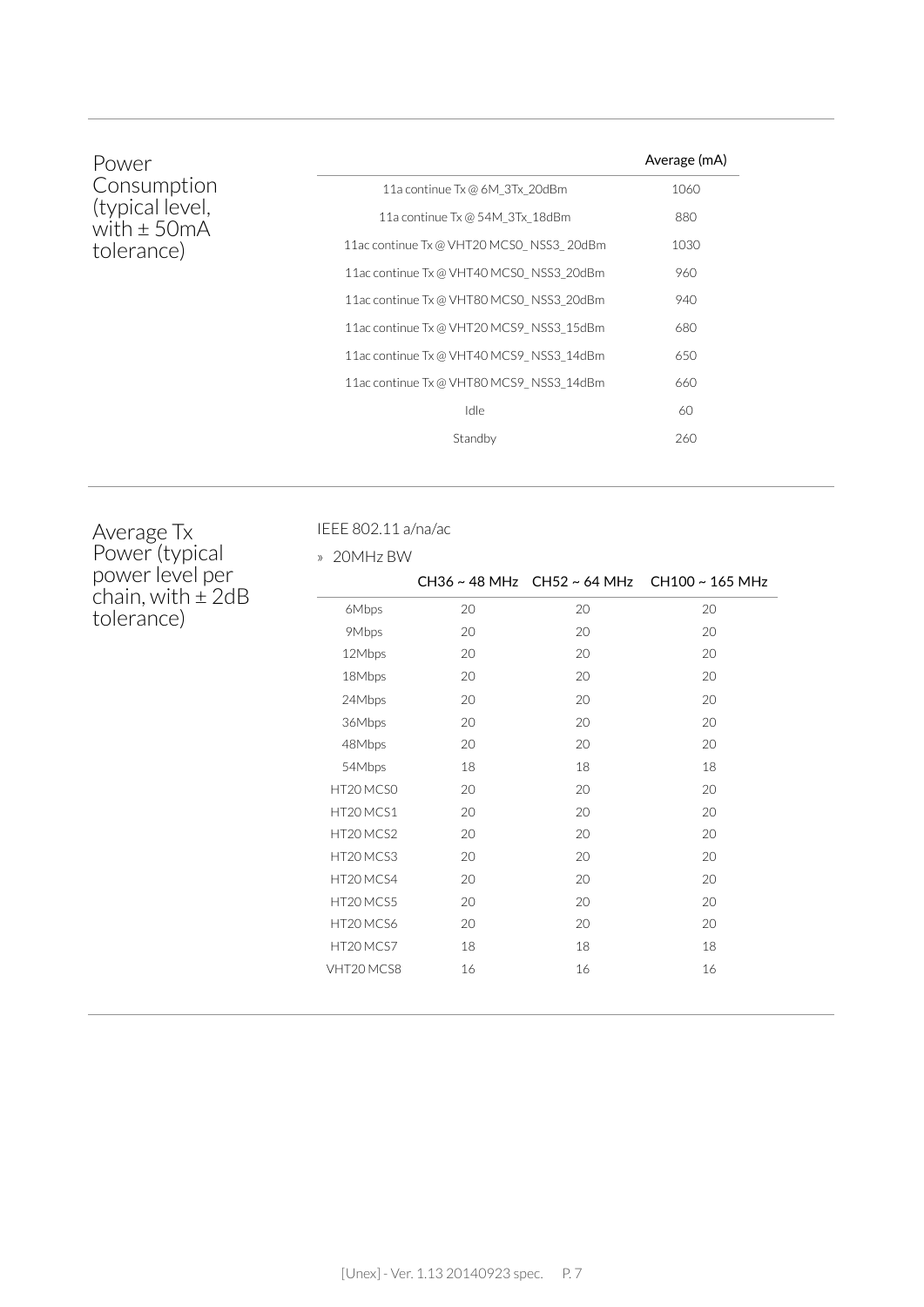|            |    |    | CH36~48 MHz CH52~64 MHz CH100~165 MHz |
|------------|----|----|---------------------------------------|
| HT40 MCS0  | 20 | 20 | 20                                    |
| HT40 MCS1  | 20 | 20 | 20                                    |
| HT40 MCS2  | 20 | 20 | 20                                    |
| HT40 MCS3  | 20 | 20 | 20                                    |
| HT40 MCS4  | 20 | 20 | 20                                    |
| HT40 MCS5  | 20 | 20 | 20                                    |
| HT40 MCS6  | 20 | 20 | 20                                    |
| HT40 MCS7  | 18 | 18 | 18                                    |
| VHT40 MCS8 | 16 | 16 | 16                                    |
| VHT40 MCS9 | 16 | 16 | 16                                    |

| $\rangle$ | 80MHz BW        |    |    |                                       |
|-----------|-----------------|----|----|---------------------------------------|
|           |                 |    |    | CH36~48 MHz CH52~64 MHz CH100~165 MHz |
|           | <b>VHT MCSO</b> | 20 | 20 | 20                                    |
|           | VHT MCS1        | 20 | 20 | 20                                    |
|           | <b>VHT MCS2</b> | 20 | 20 | 20                                    |
|           | <b>VHT MCS3</b> | 20 | 20 | 20                                    |
|           | <b>VHT MCS4</b> | 20 | 20 | 20                                    |
|           | <b>VHT MCS5</b> | 20 | 20 | 20                                    |
|           | VHT MCS6        | 20 | 20 | 20                                    |
|           | VHT MCS7        | 18 | 18 | 18                                    |
|           | <b>VHT MCS8</b> | 16 | 16 | 16                                    |
|           | VHT MCS9        | 16 | 16 | 16                                    |
|           |                 |    |    |                                       |

» 40MHz BW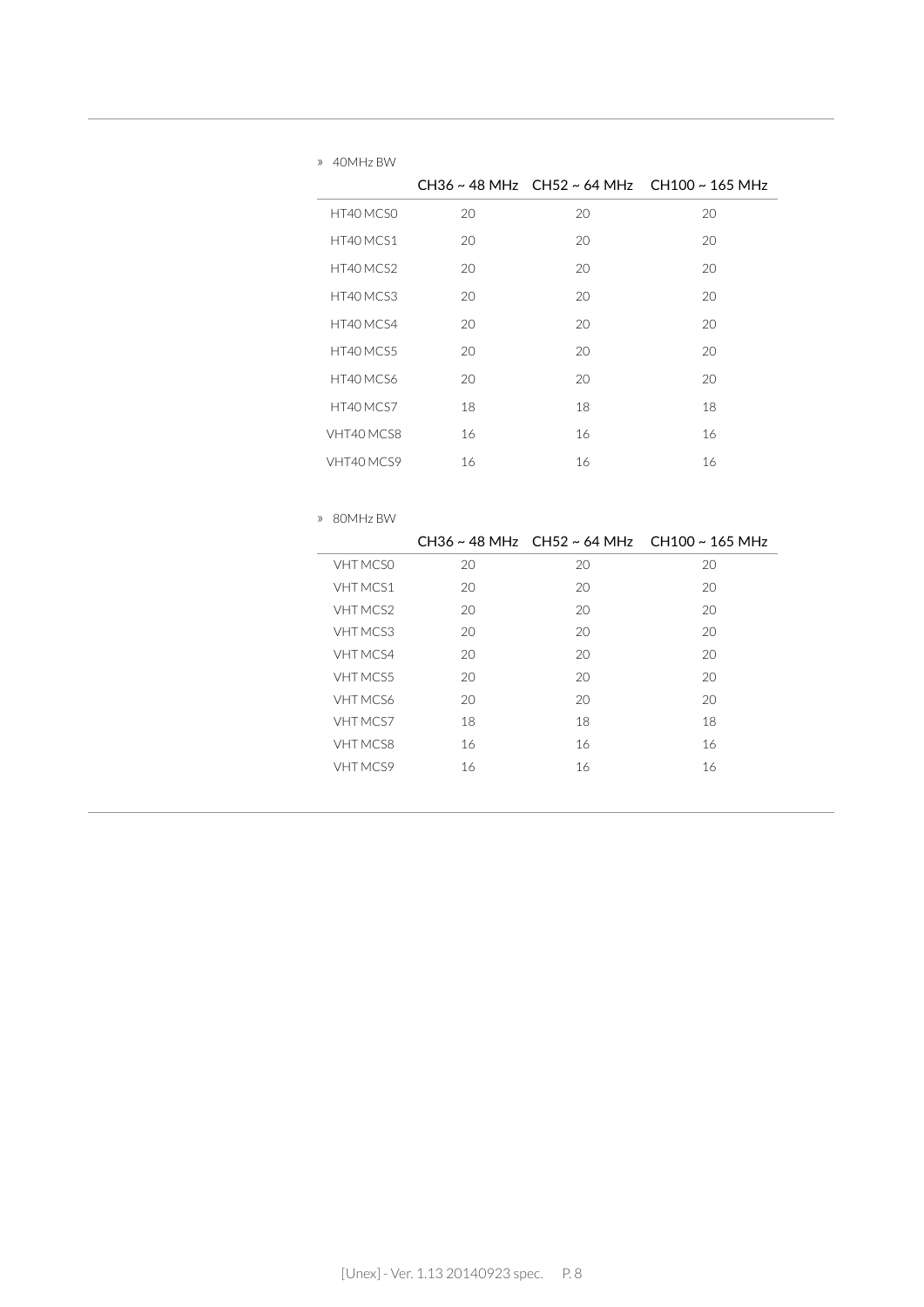| Receiver          |
|-------------------|
| Sensitivity       |
| (typical 3 chains |
| combined          |
| sensitivity level |
| with $+4/-2dB$    |
| tolerance)        |

IEEE 802.11 a/na/ac

» 20MHz BW

|            |       |       | CH36 ~ 48 MHz CH52 ~ 64 MHz CH100 ~ 165 MHz |
|------------|-------|-------|---------------------------------------------|
| 6Mbps      | $-95$ | $-95$ | $-95$                                       |
| 9Mbps      | $-95$ | $-95$ | $-95$                                       |
| 12Mbps     | $-94$ | $-94$ | $-94$                                       |
| 18Mbps     | $-92$ | $-92$ | $-92$                                       |
| 24Mbps     | $-88$ | $-88$ | $-88$                                       |
| 36Mbps     | -86   | -86   | -86                                         |
| 48Mbps     | $-81$ | $-81$ | $-81$                                       |
| 54Mbps     | $-80$ | -80   | -80                                         |
| HT20 MCS0  | $-95$ | $-95$ | $-95$                                       |
| HT20 MCS1  | $-94$ | $-94$ | $-94$                                       |
| HT20 MCS2  | $-92$ | $-92$ | $-92$                                       |
| HT20MCS3   | $-87$ | $-87$ | $-87$                                       |
| HT20 MCS4  | $-84$ | $-84$ | $-84$                                       |
| HT20 MCS5  | $-79$ | $-79$ | $-79$                                       |
| HT20 MCS6  | $-78$ | $-78$ | $-78$                                       |
| HT20 MCS7  | $-76$ | $-76$ | $-76$                                       |
| VHT20 MCS8 | $-72$ | $-72$ | $-72$                                       |
|            |       |       |                                             |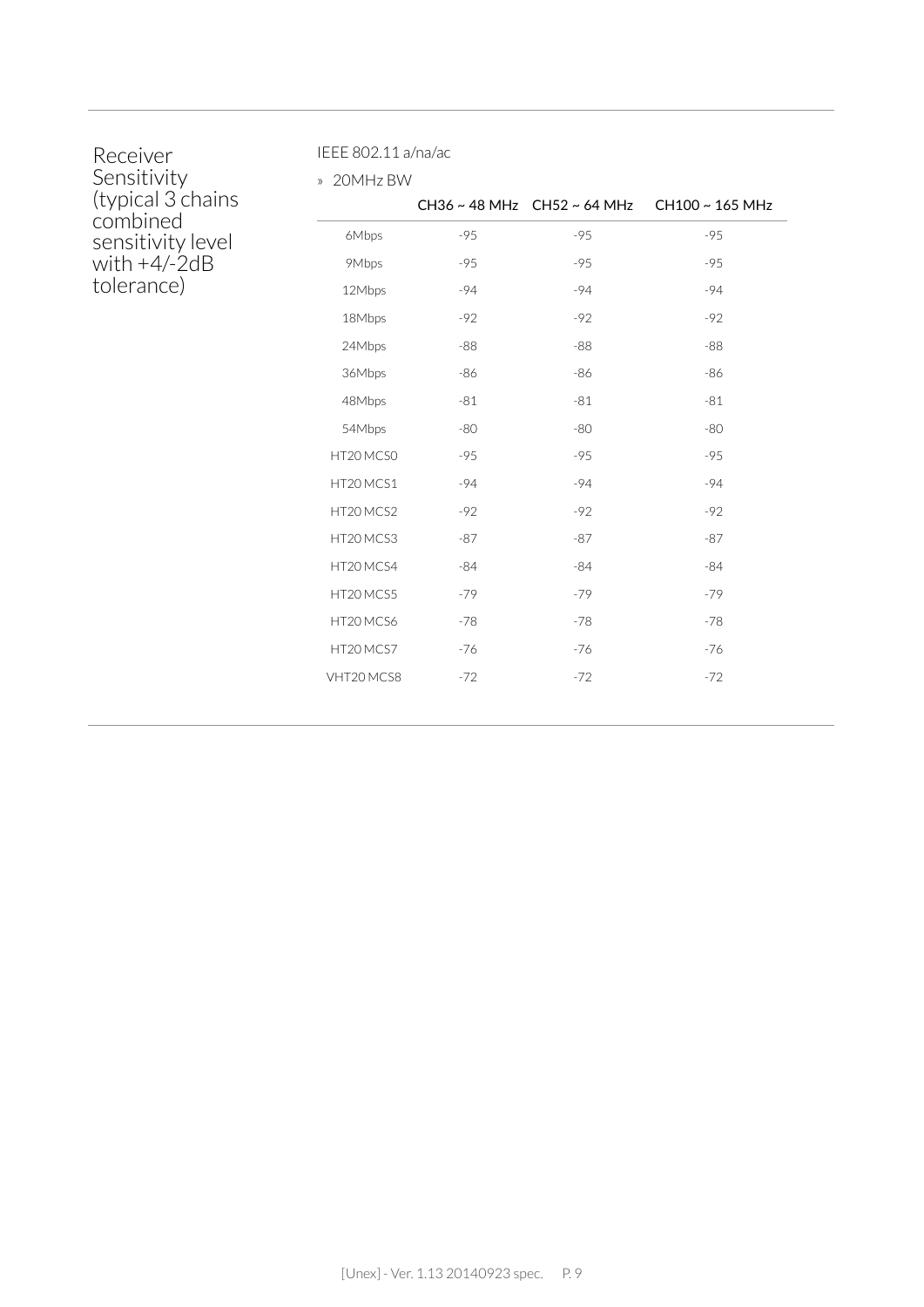| CH36 ~ 48 MHz CH52 ~ 64 MHz CH100 ~ 165 MHz |
|---------------------------------------------|
|                                             |
|                                             |
|                                             |
|                                             |
|                                             |
|                                             |
|                                             |
|                                             |
|                                             |
|                                             |
|                                             |
|                                             |
|                                             |

|                 |       |       | CH36 ~ 48 MHz CH52 ~ 64 MHz CH100 ~ 165 MHz |
|-----------------|-------|-------|---------------------------------------------|
| VHT MCS0        | $-90$ | $-90$ | $-90$                                       |
| VHT MCS1        | -88   | -88   | -88                                         |
| VHT MCS2        | -86   | -86   | -86                                         |
| VHT MCS3        | -82   | -82   | -82                                         |
| VHT MCS4        | $-79$ | $-79$ | $-79$                                       |
| VHT MCS5        | $-75$ | $-75$ | $-75$                                       |
| <b>VHT MCS6</b> | $-74$ | $-74$ | -74                                         |
| <b>VHT MCS7</b> | $-72$ | $-72$ | $-72$                                       |
| <b>VHT MCS8</b> | -68   | -68   | -68                                         |
| <b>VHT MCS9</b> | -66   | -66   | -66                                         |

Dimension 50(W) x 55.8(L) mm

» 80MHz BW

Operation **Temperature** Range

-10˚C ~ +60˚C ambient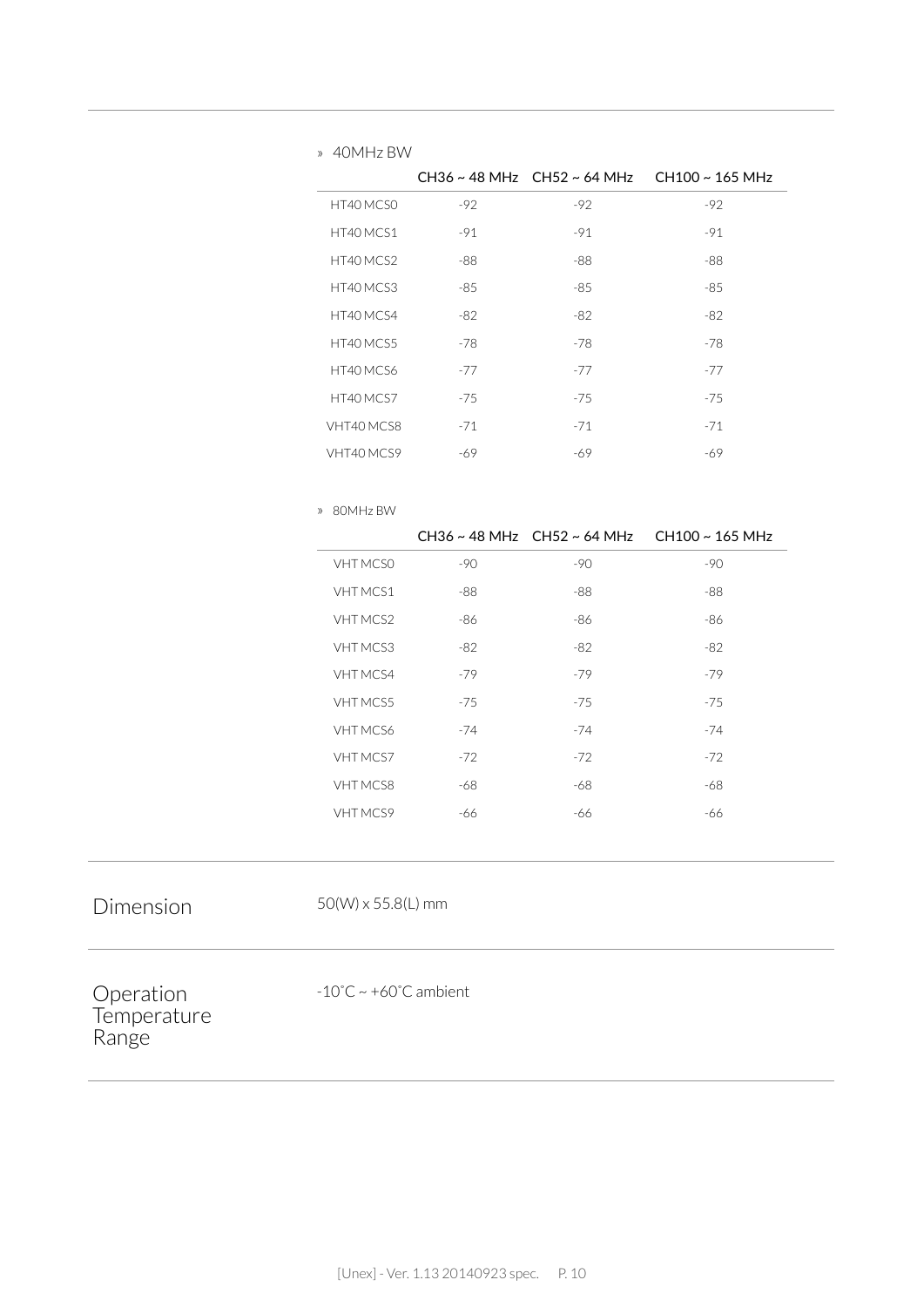| Storage<br>Temperature<br>Range                          | $-20^{\circ}$ C ~ $+80^{\circ}$ C                     |
|----------------------------------------------------------|-------------------------------------------------------|
| Operating<br>Humidity                                    | $15\% \sim 95\%$ , non-condensing                     |
| Storage Humidity                                         | max. 95%, non-condensing                              |
| Human Health<br>& Environment-<br>Friendly<br>Compliance | REACH and RoHS                                        |
| Antenna<br>Connector                                     | three U.FL ultra-miniature coaxial antenna connectors |

## **Ordering Information:**

DAXA-92 802.11ac/na single band 3x3 PCIe mini card, QCA9890